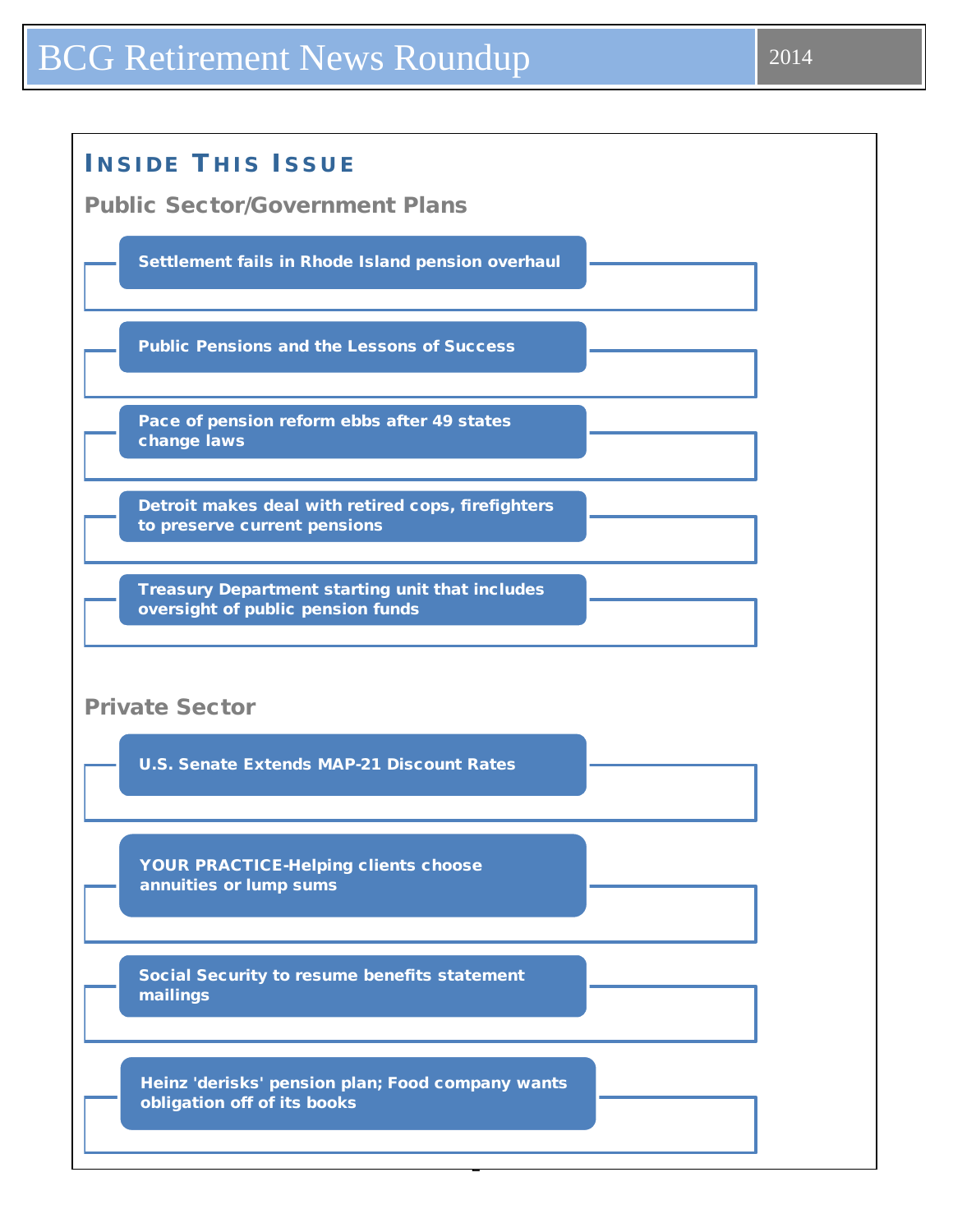# Public Sector/Government Plans

#### <span id="page-2-0"></span>Settlement fails in Rhode Island pension overhaul

A proposed settlement that would have ended the legal fight over Rhode Island's 2011 landmark pension overhaul has been rejected, and a judge has ordered the parties back into mediation.

Lawyers for the unions and retirees who sued said Monday the proposal was rejected by police union members.

The overhaul has been a model for other states seeking to rein in runaway pension costs. The outcome marks a defeat for Gov. Lincoln Chafee (CHAY'-fee) and Treasurer Gina Raimondo (ray-MAHN'-doh), who argued it was a good deal for all parties and preferable to continued costly litigation.

The proposal was an attempt to resolve lawsuits filed by public-sector unions and retirees.

The balloting was for members of the unions and retiree coalitions. Six groups had to approve the deal, and the police group did not.

**©2014 Associated Press. All rights reserved.**

### Public Pensions and the Lessons of Success

Some state and local retirement systems have found a formula for stability.

Do we learn more from success or failure? When it comes to state - and local government pensions, we tend to focus on the plans that are struggling. But there are valuable lessons to learn from public-sector retirement plans that have remained well funded and from governments that have successfully negotiated changes to put their pension systems on a path to full funding.

Well funded in Illinois: Given all the headlines about Illinois' seemingly endless struggle to reform its pensions, some might be surprised to learn that that the Illinois Municipal Retirement Fund (IMRF), the state's second-largest public pension, is a model of fiscal responsibility.

What distinguishes the IMRF from Illinois' other three statewide plans, which are struggling, is that all 2,969 governments that participate in it are required to pay 100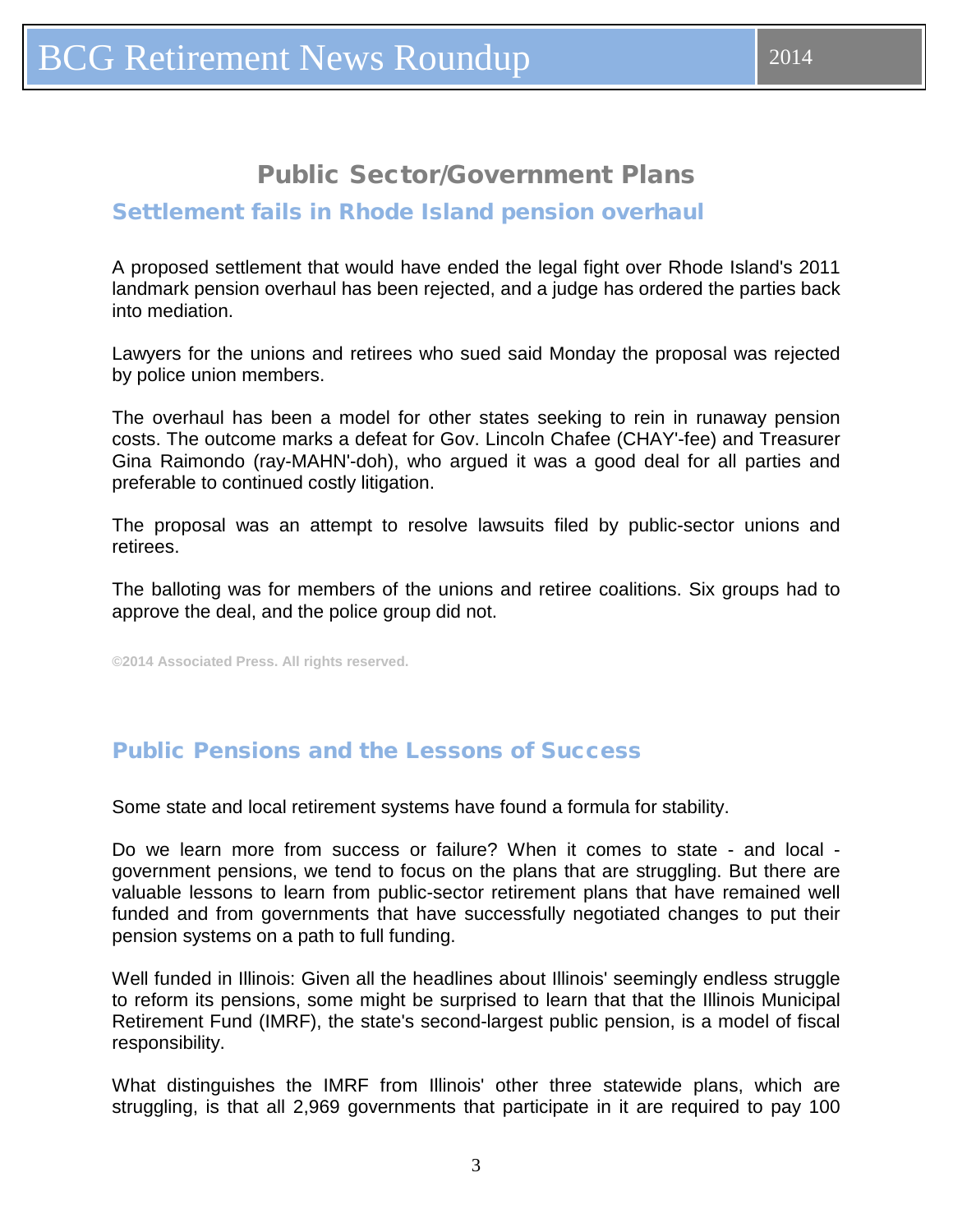percent of their annual required contribution. As a result, the IMRF has remained more than 80 percent funded, even after the investment losses that public and private plans suffered from the 2008 recession.

It is also noteworthy that the IMRF is separate from the Illinois state government and its assets are not included in the state's financial statements. (State law does, however, determine employee benefits, including retirement age, employee contributions, vesting period and cost-of-living increases.)

The IMRF maintains fully funded reserves for employees and retirees, has a highly diversified portfolio and assumes a conservative 7.5 percent return on investments, even during periods of stock-market growth. This long-term approach helps the fund ride out market swings.

Navigating change in Georgia: Some governments focus all their attention on costs when they look at pension-plan changes. Because pensions are part of a broader human-resources strategy, it's important to involve employees in the discussions and to consider recruitment and retention issues.

In 2007, Gwinnett County, Ga., decided to take control of its defined-benefit plan, which had been managed by the Association County Commissioners of Georgia. Key drivers of the county's desire for change were to gain control over the county's pension assets and control cost increases.

The county sought to put new employees into a defined-contribution plan. Before making the change, county staff conducted benefit comparison studies, carried out market research to learn what benefits were important to young professionals, and analyzed the short- and long-term costs of closing the defined-benefit plan to new employees. (When a pension plan is closed, the unfunded liabilities are amortized over a shorter period in keeping with sound actuarial principles, and with a fixed group of employees to serve, demographic assumptions must be revised.)

While county staff calculated that closing the defined-benefit plan would be more costly in the short run, the analysis showed long-term cost savings. County commissioners voted to move forward.

Although the costs to service the closed plan were higher than expected due to asset losses from the 2008 economic downturn, the county has continued to make its full annual required contribution. The closed plan was 70.2 percent funded in 2010 and reached the 76.8 percent level in 2012. So far, the county has not experienced any measurable changes in its ability to recruit or retain workers.

Legislating stability in Iowa: Sometimes, as in the case of the Iowa Public Employees' Retirement System (IPERS), state legislation is needed so it is possible to make the full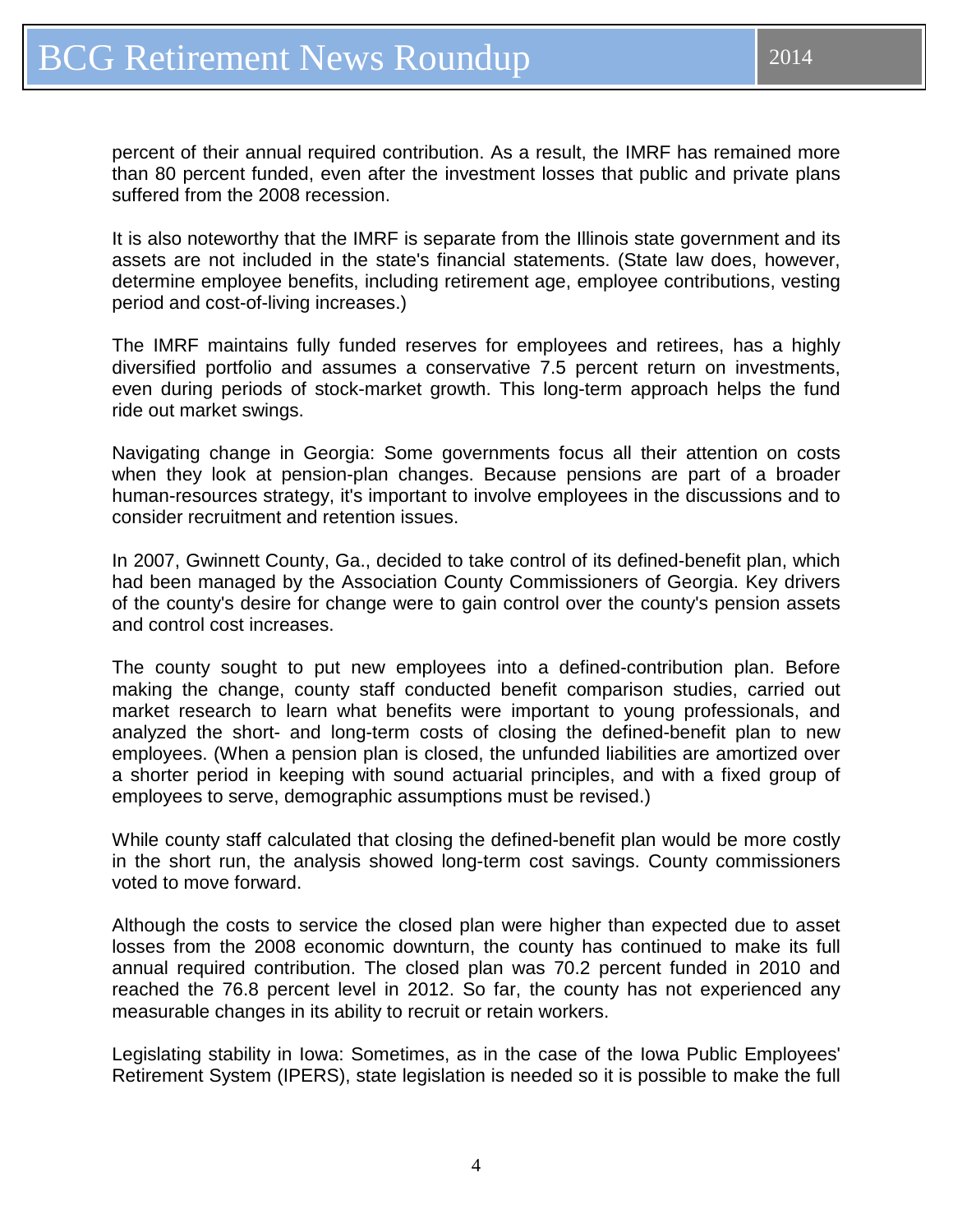<span id="page-4-0"></span>annual required contribution (ARC). While the IPERS' funded ratio had remained relatively good, it was trending downward.

One problem IPERS had was a statutory required contribution rate that was well below the ARC. It had not been adjusted since 1979. The Iowa General Assembly authorized changes in 2006, 2010 and 2012 to increase the combined employer-employee contribution. Now IPERS has the authority to adjust the contribution rate to an annually adjusted cap and the funded ratio is over 80 percent again. For fiscal year 2014, the required contribution rate is at 100 percent of the ARC.

As these stories illustrate, there's no one-size-fits-all approach to strengthening state and local pension plans. Each has a unique legal framework, and a solution that works for one government may be totally off the mark elsewhere. But while solutions for retirement plans can vary from place to place, there's no debate about the importance of an adequate retirement income for government workers.

**© 2014 All rights reserved. e.Republic**

### Pace of pension reform ebbs after 49 states change laws

Post-recession focus shifts to making DC plans mandatory

As the flood of reform efforts aimed at public pension funds becomes a trickle, the main concern is whether the newfound fiscal discipline will hold.

While the sense of urgency has diminished, reform attempts have become a legislative staple, as public retirement systems continue to grapple with unfunded liabilities and political pressure to change.

The financial crisis and its aftermath sparked some kind of pension reform in every state except Idaho. Now "it appears to be the slowest pace of reforms since 2008," said Keith Brainard, Georgetown, Texas-based research director of the National Association of State Retirement Administrators. In a study of 32 plans in 15 states representing 65% of participants in its public plans database, the Center for Retirement Research at Boston College found most already have taken steps to reduce future pension costs by some combination of increasing employee contributions, raising age and tenure requirements, trimming salary calculation formulas used to set pension levels and shrinking or stopping cost-of-living increases.

Surprisingly, while reform debates were often seen as taking a page from the private sector and moving away from defined benefit plans, research due later this spring from the center will show less activity than expected. CRR researchers found that just 15% of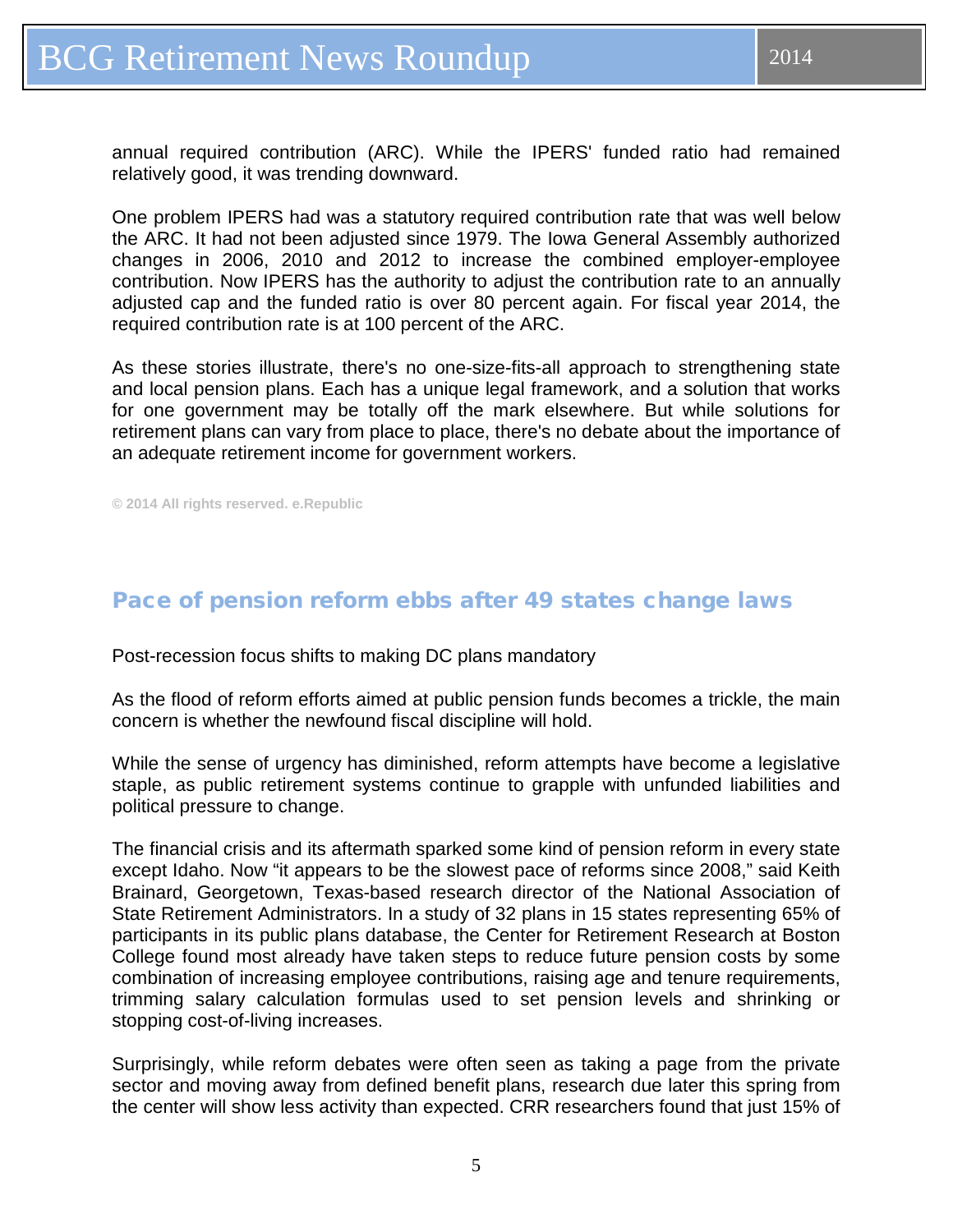<span id="page-5-0"></span>A key distinction of the post-recession approaches to DC plans is their mandatory nature, unlike earlier moves that gave employees the option of having a DC plan. Six states — Georgia, Michigan, Rhode Island, Utah, Tennessee and Virginia — shifted to a mandatory hybrid plan since 2008, while Kentucky and Kansas went the cash balance plan route. Louisiana tried to mandate DC participation but was blocked by the courts after participants sued. Only Michigan and Alaska require new hires to participate solely in a defined contribution plan.

Many of the reforms to date have focused on newly hired workers. Those savings will take longer to realize, "but in the long run these cuts are going to get the costs below what they were before the recession," said Alicia Munnell, director of the retirement research center. "That does take care of the criticism that they can't afford DB."

In terms of reform attempts, the National Conference of State Legislatures found 29 states saw 166 pension bills introduced in 2014 alone, many of which addressed minor changes or proved too controversial to survive. One of the most high-profile reform bids came from Chuck Reed, the mayor of San Jose, Calif., who sought a voter referendum to allow local governments to renegotiate pension benefits for public employees. That bid was defeated in court last month.

**Copyright © 2014 Crain Communications Inc., All Rights Reserved.** 

# Detroit makes deal with retired cops, firefighters to preserve current pensions

The city of Detroit has reached a deal with retired police officers and firefighters that would preserve current pensions but trim annual cost-of-living payments -- the first major agreement with retirees in the bankruptcy case, mediators announced Tuesday.

The city retreated from an earlier proposed 6 percent cut in pensions and the elimination of the 2.25 percent cost-of-living payment. Leaders of the Retired Detroit Police and Fire Fighters Association, which has more than 6,000 members, endorsed the deal along with creation of a health plan.

A spokesman for Detroit emergency manager Kevyn Orr, who took the city into bankruptcy last summer, didn't immediately respond to a message Tuesday from The Associated Press. More details could be disclosed at the next court hearing Thursday.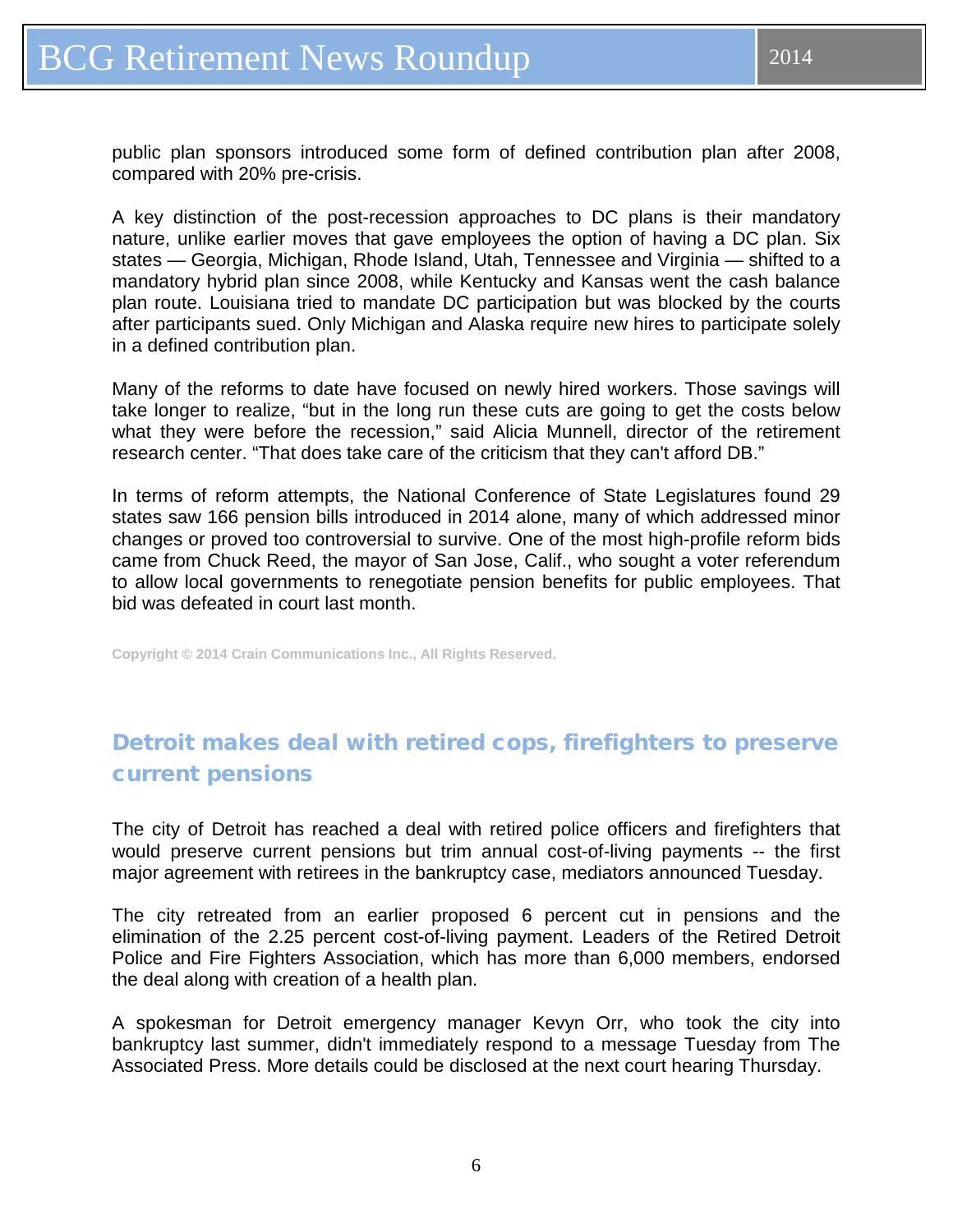"This has been one of the more vocal class of creditors," bankruptcy expert Doug Bernstein said of police officers and firefighters. "Maybe the city is getting some momentum where hopefully the remainder of the case won't be so contentious. That's optimistic. There's going to be good days and bad days, but this is certainly significant."

The agreement still is subject to a vote by retirees as well as current employees who are eligible for a future pension. It also must go through Judge Steven Rhodes as part of Detroit's plan to exit bankruptcy by fall.

"Judge Rhodes will not approve a plan that over-promises," Bernstein said. "They are definitely going to have to back up their numbers."

Finally, the deal is tied to the city getting \$816 million from foundations, philanthropists and the state of Michigan. Lawmakers still haven't approved the state's \$350 million share, which has been endorsed by Gov. Rick Snyder.

The pot of money would prevent the sale of city-owned art and be earmarked solely for more than 20,000 Detroit retirees who draw benefits from two underfunded pension funds.

The average annual pension for police and fire retirees is \$32,000. They would keep about half of their annual cost-of-living payments under the deal announced Tuesday. The reduction could be restored in the future if the fund's finances improve.

The city still is negotiating with other retired workers, although their pension fund is in worse shape. Orr has proposed a 26 percent cut to current benefits; even more if the \$816 million rescue falls apart.

Detroit filed for bankruptcy last July, citing \$18 billion in unmanageable long-term liabilities. It's the largest public filing in U.S. history.

The city last week settled with holders of \$388 million in bonds, agreeing to pay 74 cents for each dollar owed. Separately, the judge signed off on an \$85 million agreement that releases Detroit from a disastrous debt deal made years ago that carried high rates of interest.

Copyright © 2014 Crain Communications Inc., All Rights Reserved.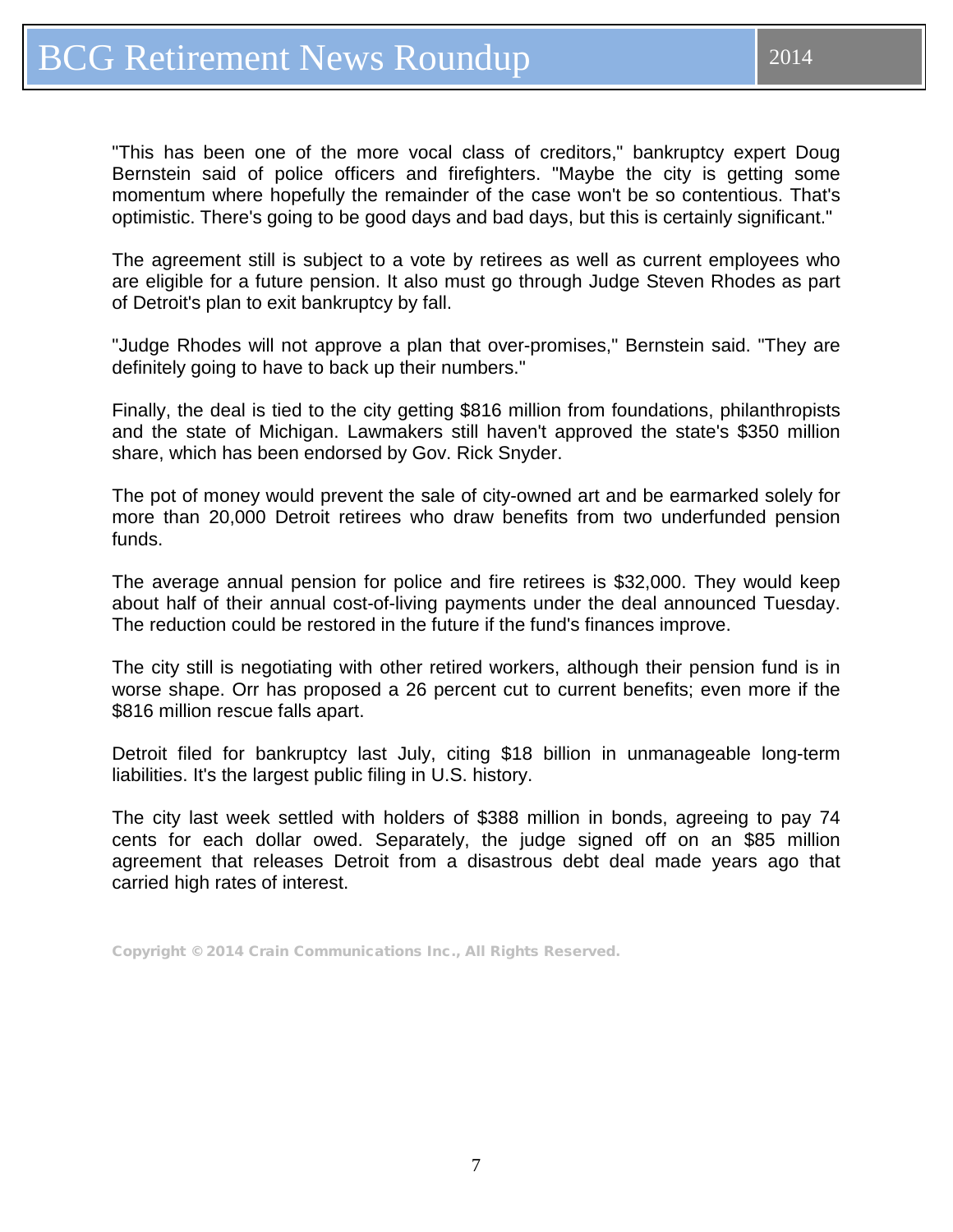## <span id="page-7-0"></span>Treasury Department starting unit that includes oversight of public pension funds

The Treasury Department is creating an Office of State and Local Finance to coordinate the department's efforts to oversee developments in state and local financial markets, including public pension fund liabilities.

Kent Hiteshew was named the office's first director; he will start in mid-May, according to a Treasury representative. Mr. Hiteshew is currently managing director at J.P. Morgan Chase, responsible for public finance in the Northeast U.S. as well as the bank's housing finance group.

The new office will "support policies to improve the management of public pensions and other liabilities" as well as monitor municipal bond markets and potential federal policy responses to municipal financing issues, the Treasury representative wrote in an e-mail.

©

Copyright © 2014 Crain Communications Inc., All Rights Reserved.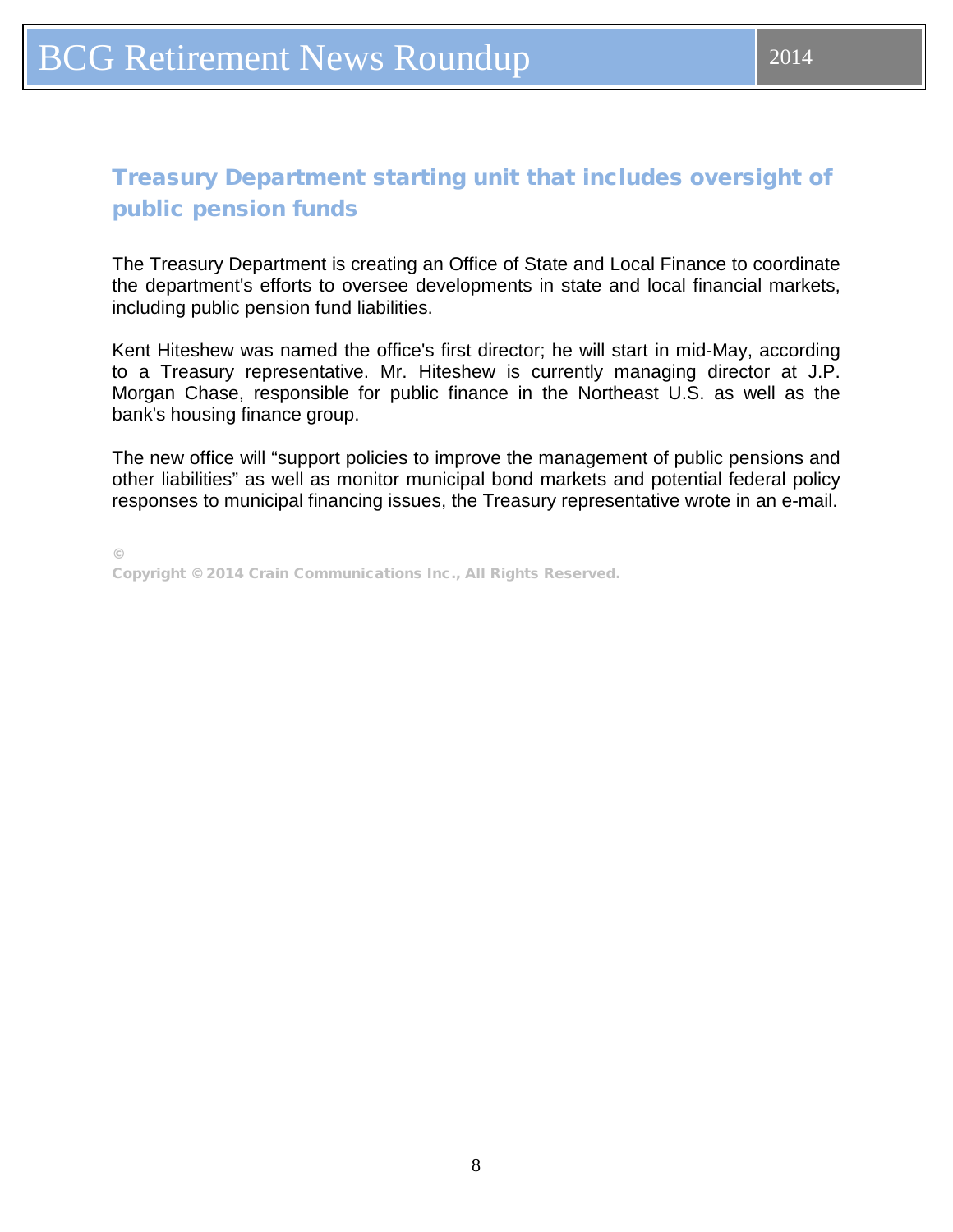# Private Sector

## <span id="page-8-0"></span>U.S. Senate Extends MAP-21 Discount Rates

The U.S. Senate passed a bill yesterday that delays the phase-out of the pension funding stabilization provisions in the Moving Ahead for Progress in the 21st Century (MAP-21) Act until 2018. The pension provisions were added to the Emergency Unemployment Compensation Extension Act of 2014 (H.R. 3979) to help "pay-for" this extension, a requirement under the Statutory Pay-As-You-Go Act of 2010.

## YOUR PRACTICE-Helping clients choose annuities or lump sums

Your client plans to retire soon and his employer's defined benefit plan offers a choice: take a monthly pension or a lump sum distribution that can be rolled over to an Individual Retirement Account. The client wants your input because a good chunk of his net worth is tied up in the plan, not to mention his retirement security.

If his main retirement goal is to be happy, have him take the pension or a similar lifetime annuity. A 2012 report from consultants Towers Watson, "Annuities and Retirement Happiness," found that among retirees of similar wealth and health, those with annuitized incomes were happier than those without annuities.

Any financial adviser worth her credentials would argue that this happiness is likely to be short-lived, though. Rising life expectancies guarantee that even low inflation will eventually erode a pension's purchasing power. Fixed incomes are like aging knees: what works at age 65 won't get you nearly as far at 80.

There's another angle. Pensions don't generate commissions or asset management fees; rollovers do. So how do you help clients make informed decisions and manage the inherent conflict of interest?

#### SEEING THE NUMBERS

David Kudla, chief executive officer of Mainstay Capital Management LLC in Grand Blanc, Michigan, has worked on numerous pension-or-payout decisions. Many of his clients work for the auto companies, which have offered lump-sum buyouts to tens of thousands of employees in recent years.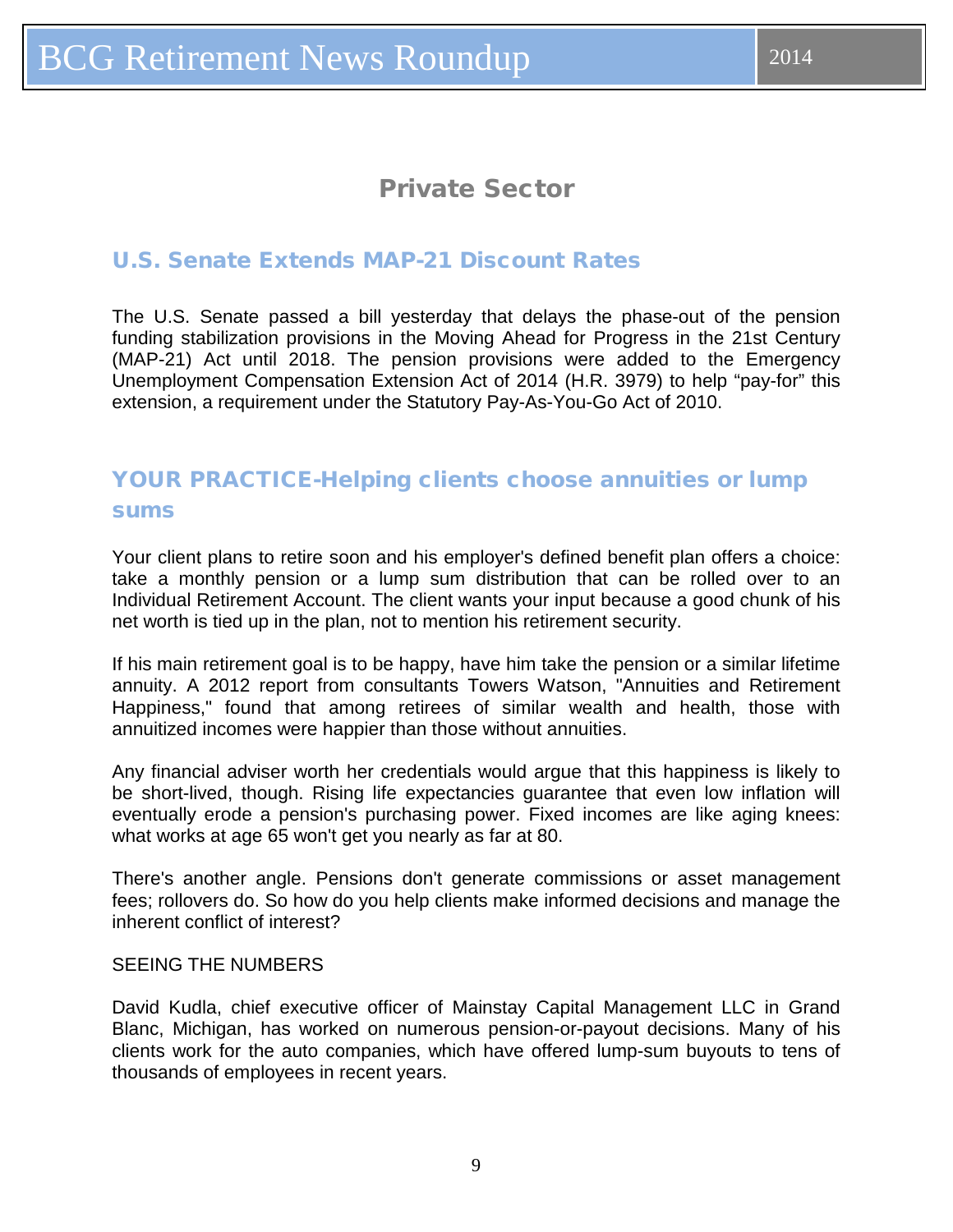For Kudla, the first round of the analysis is a math question. He knows the client's age and life expectancy (and his spouse's, if the client is married) from the IRS tables. The plan provides the pension payments and the available lump sum. Using those numbers, he can back out the discount rate - the internal rate of return - the plan sponsor is using in its calculations.

He then estimates the return the rolled-over lump sump could earn if he were managing it, based on typical historic returns of the various asset classes he would recommend. If the investment portfolio produces a higher value, then it makes financial sense to roll over the funds; otherwise, the pension can be a better choice. Armed with that result, Kudla and the client start to consider the qualitative factors in the decision.

Larry Frank Sr., owner of Better Financial Education in Roseville, California, runs customized spreadsheet calculations to compare annuitized incomes with managed accounts. In an article he co-authored for the April 2014 Journal of Financial Planning, he compared buying a single-premium immediate annuity - a privately purchased pension - to investing in simulated investment portfolios with varying allocations between stocks and bonds.

"We found that for those with normal health and normal longevity expectations, it doesn't make sense to annuitize in most cases," says Frank.

#### THE CASE FOR ROLLOVERS

The monthly benefit check may be valued for its dependability, but it lacks flexibility. A check for the same amount shows up each month whether or not the client needs the cash - and those benefits typically are considered taxable income. When pension recipients die, the checks stop and their heirs get nothing. In contrast, lump sum distributions turned into rollover accounts allow investment choice, control over incomeand tax-timing and more flexible estate planning.

Larger pension payments are also at risk for reduction if the plan goes bankrupt. Beginning in 2014, the Pension Benefit Guarantee Corporation's coverage limit for a 65 year-old retiree is \$59,318 annually. Clients taking early retirement face lower ageadjusted limits and payments from supplemental executive retirement plans go on the chopping block, as well.

Kudla has encountered these limits with early retirees from Delphi Corp, which went bankrupt in 2005. "There were people that saw their pension payment get cut by a quarter ... (or) a third for the rest of their life," he says.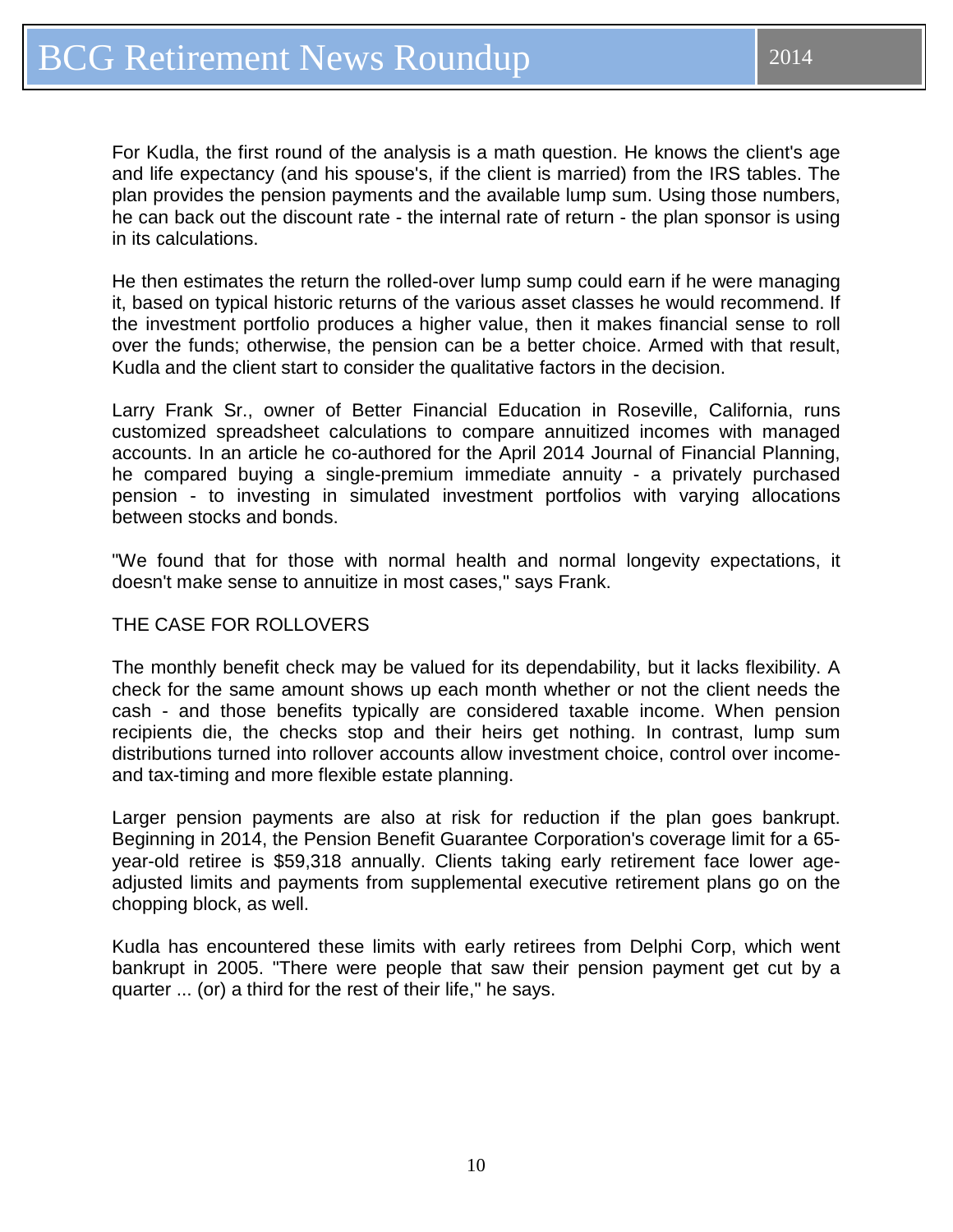#### <span id="page-10-0"></span>BEYOND THE NUMBERS

But it is not just about numbers. Clients' financial goals and risk tolerances vary, and some people find it easier to overlook the slow loss of buying power to inflation than to ignore the stock market's headline-grabbing gyrations.

Both Frank and Kudla say their role as fiduciaries requires them to accommodate clients' preferences, even when they believe a rollover is the better option. Consequently, they'll make their case but will refrain from trying to sell the client on taking the payout.

Kudla's experience with General Motors' buyout offer in 2012 provided a good example of how client feelings play into the whole calculation. Only 27 percent of his clients there took the lump sum; the rest chose to receive a monthly payment.

But their reasons had little to do with the calculations Kudla prefers, and more to do with psychology: During their careers they had planned on receiving a monthly pension and that was their mindset.

In the end, says Frank, it's a question of which risk makes the client least uncomfortable. (Editing by Linda Stern and Jonathan Oatis)

**© Reuters.com. All rights reserved.**

### Social Security to resume benefits statement mailings

Paper Social Security benefits statements, which used to be mailed out every year and then fell victim to budget cuts, are going to make a partial comeback.

Starting this September, the Social Security Administration (SSA) will resume mailings at five-year intervals to workers who have not signed up to view their statements online, an agency spokesman told Reuters. The statements will be sent to workers at ages 25, 30, 35, 40, 45, 50, 55 and 60, he said, adding the agency would continue to promote use of the online statements.

The SSA stopped mailing most paper statements in 2011 in response to budget pressures, and saved the SSA \$70 million annually - about 50 cents per mailed statement. But the decision has been a sore point with some critics, who argue the statement provides a valuable annual reminder to workers of what they can expect to get back from payroll taxes in the future.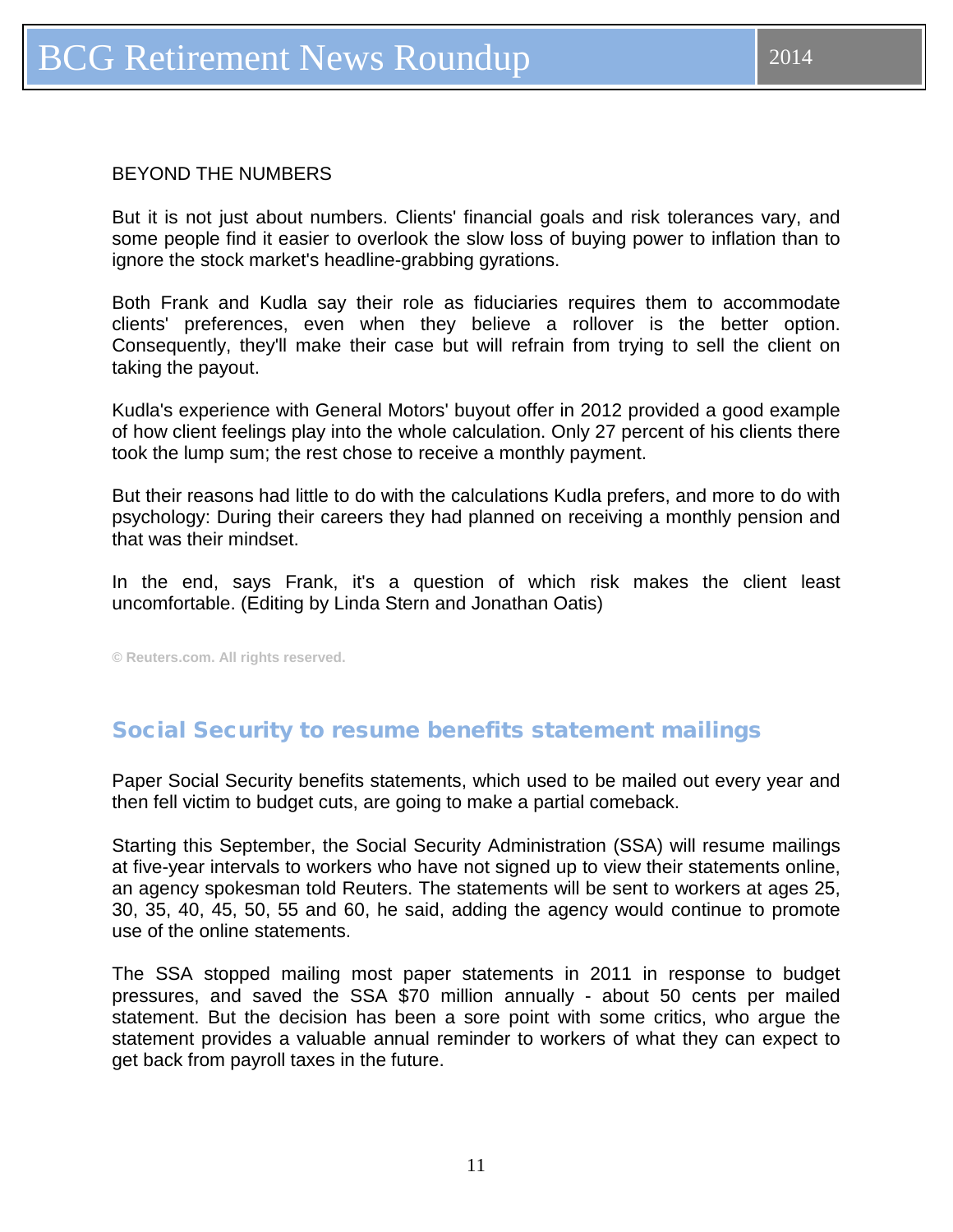<span id="page-11-0"></span>The annual statement includes an estimate of monthly benefits at various claiming ages, and for disability claims. It explains how benefits are calculated, and displays the worker's history of income subject to Social Security tax.

The SSA budget is funded mainly by the same payroll tax revenue used for paying benefits but Congress, which approves the agency's budget, has approved less than the agency's request in 14 of the past 16 years. In fiscal 2012, for example, SSA operated with \$11.4 billion, just 88 percent of the amount requested.

The cuts have led to sharp reductions in SSA customer service. Nationwide, staff is down to 62,000 from a peak of 70,000 in the 1990s.

So far, only 10 million American wage earners - just 6 percent of all workers - have signed up at the site. (www.1.usa.gov/1d3xvuZ). Critics note that many of the workers who will be most reliant on Social Security in retirement are least likely to have Internet access, including low-income and non-English speaking minorities.

The partial restoration of mailed statements was made possible by an improved budget outlook. The SSA's fiscal 2014 budget was boosted to \$11.7 billion and President Barack Obama's fiscal 2015 budget request is \$12 billion.

"It's a step in the right direction," said Nancy Altman, co-director of Strengthen Social Security, an advocacy group. "But the mailings shouldn't be limited to workers who haven't signed up (for) online accounts. Just because people have signed up, it does not mean that they revisit it to check their earnings statements."

**© Reuters.com. All rights reserved.**

# Heinz 'derisks' pension plan Food company wants obligation off of its books

Arnold Waldo is boycotting products made by the H.J. Heinz Co.

The Carrick resident who is near his 83rd birthday knows that losing his business is probably not going to make or break the Pittsburgh-based food company that reports billions in sales annually. But for him the symbolism is strong.

Mr. Waldo started work for Heinz in 1951 and — except for a stint in the military worked there until his retirement in 1985. He had several aunts who also worked for the company that was founded in Sharpsburg in the 19th century and employed generations of Pittsburghers at both its headquarters and its former North Side plant.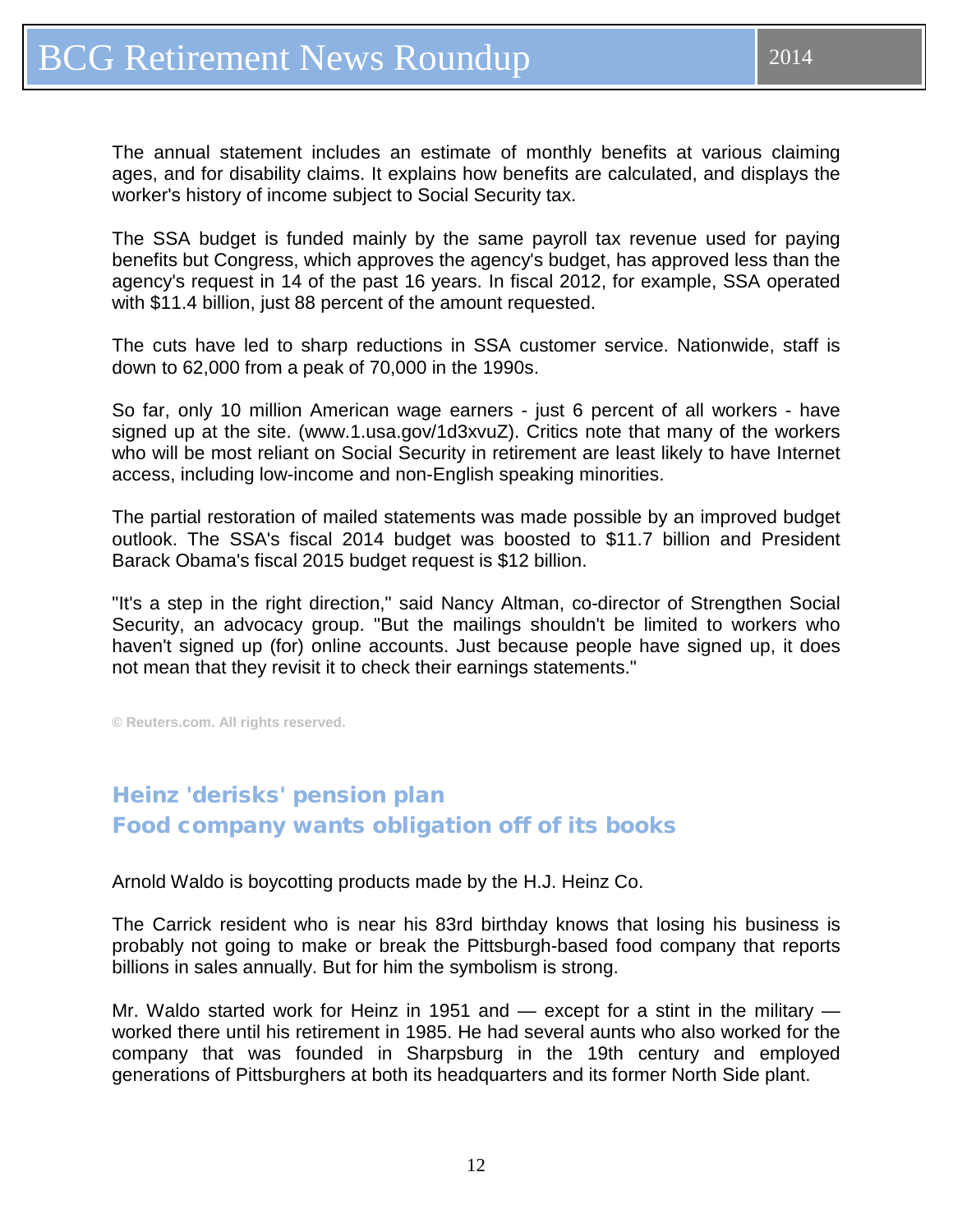A few months ago, the company — which was acquired for more than \$28 billion by new owners last June — sent a letter telling him that his annual retiree reimbursement account to cover certain medical expenses was being cut from \$3,500 a year to \$1,093.

Then the mailbox delivered another blow from Heinz. The company doesn't want to manage his pension plan anymore. "At Heinz, we are committed to being the best food company in the world and pension plan management is not our core competency," said the letter dated Feb. 26 sent to people like Mr. Waldo who were involved in one of two pension plans covering salaried employees and nonunion hourly workers.

Like many other companies before it, Heinz is planning to shift the pension obligations off its books — a process called "de-risking" by organizations like the Pension Rights Center, an advocacy group on retirement issues in Washington, D.C. GM and Verizon made news in recent years by taking similar steps.

Some experts see it as a logical move that will give Heinz relief from a volatile obligation that needs regular infusions of cash. They think the step might even offer a more secure guarantee that pensions won't be threatened if Heinz ever runs into trouble or ends up in bankruptcy.

The Pension Rights Center has concerns, arguing that both offering people lump-sum buyout offers and transferring pensions to insurance companies in the form of annuities could open retirees up to new risks. Individuals may not be prepared to invest the sums properly to make the money last, and they'll no longer be backed by the Pension Benefit Guaranty Corp. Instead, the annuities will be insured by State Guaranty Associations, which vary from state to state.

For its part, Heinz believes the changes to its U.S. and Canadian pension plans will protect retirees' benefits while helping the company. "The value of pension benefits earned to date under these plans will not be affected by these changes," said Michael Mullen, senior vice president of corporate and government affairs for Heinz. "We are simply changing the way pension benefits will be managed and delivered in the future."

He, too, noted that Heinz isn't a trailblazer on this issue. "Many companies have recently made similar changes providing greater flexibility for plan participants and more efficient operations for plan sponsors whose core business is something other than managing and delivering pension benefits."

Heinz has significant pension obligations, according to information in regulatory filings made in the months after the sale to a joint venture of Berkshire Hathaway and 3G Capital in June.

In a filing earlier this year, Heinz indicated it had defined benefit pension and other postretirement benefit plan obligations of \$3.225 billion, with service and interest costs of \$92 million as of Dec. 31. The fair value assets behind the plans increased during the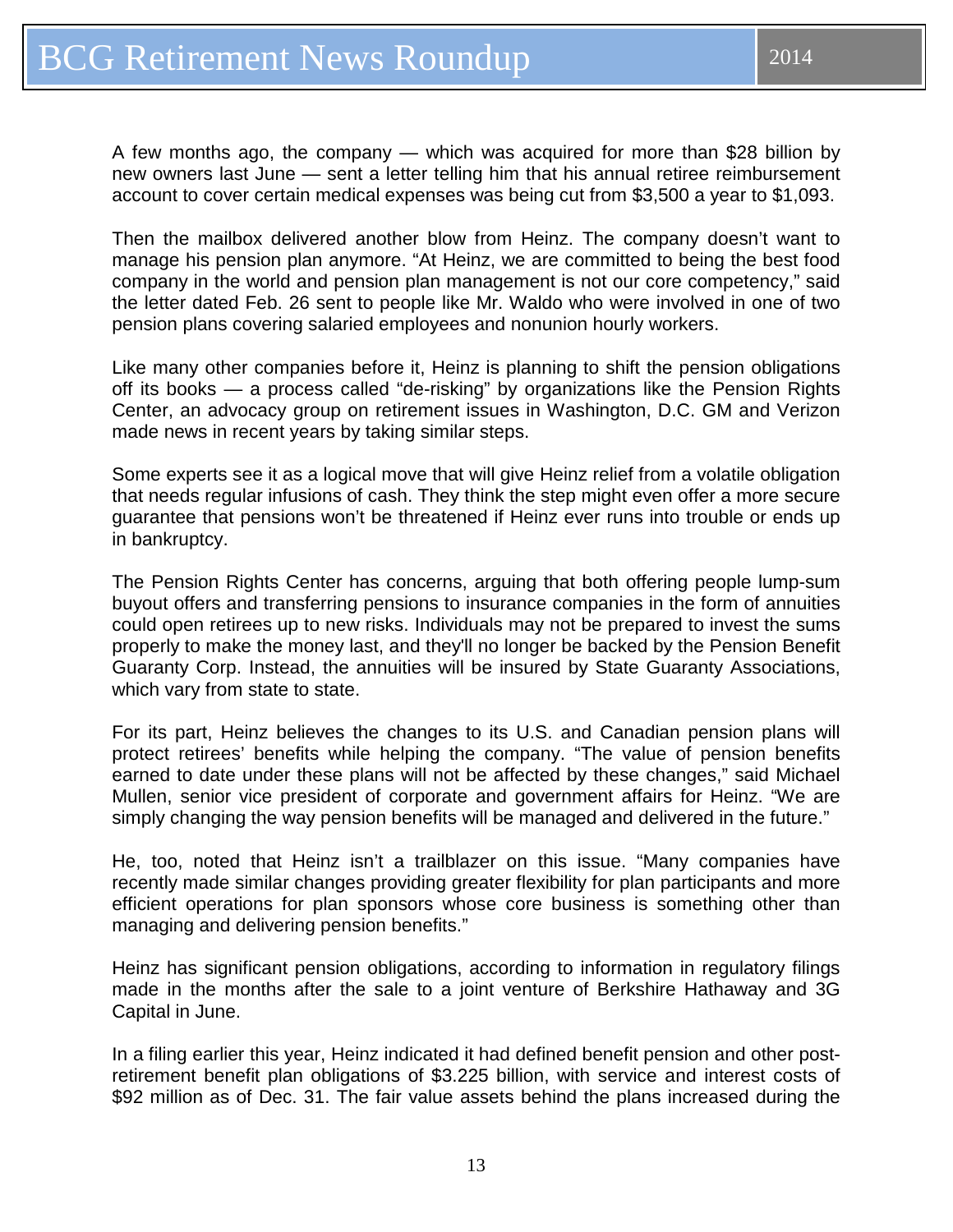period to \$3.7 billion, which included \$156 million in employer contributions and \$162 million in actual return on plan assets.

The company said it maintains retirement plans for the majority of its employees. The defined benefit plans are mainly for domestic union and for foreign employees, according to a regulatory filing. Defined contribution plans — a term that generally refers to 401(k) plans and individual retirement accounts that both employees and the company contribute to — are offered to most of the company's nonunion hourly and salaried employees.

The changes outlined in the letter sent to Mr. Waldo affect only a small number of Heinz retirees. The company recently merged the plan for salaried employees that he is a participant in with another one that was set up for nonunion hourly employees, a move the company said simplifies administration. The two plans combined include 5,173 participants, with 521 of those still active. The rest are retired or separated from service. Effective April 30, the combined plan is to be terminated, according to the letter send to Mr. Waldo.

Most benefits in the plan have been frozen since 1992, "meaning many participants have not been accruing any benefits in these plans for more than 20 years," the company said.

Heinz has also merged two other plans, known as Plan B and Plan C, which cover both active and former employees covered under collective bargaining agreements, said Mr. Mullen. That second combined plan is not being terminated, but the company is offering lump sum payments for vested participants and annuities for retirees already receiving benefits.

In the case of Mr. Waldo's plan, Heinz is offering those who have not started getting benefits the option of getting a lump sum payment. If they reject that, the company will purchase an annuity from an insurance company approved by government regulators.

Participants can expect to receive a lot more letters and updates as Heinz works its way through the IRS and other agencies assigned to regulate pensions, said Donald Fuerst, senior pension fellow at the American Academy of Actuaries in Washington, D.C.

In buying annuities, Heinz will be required to choose an insurance company large enough to securely handle the size of its plans. When GM made the move a couple of years ago, the sheer size of the pension plans limited its options.

In the past when an insurance company failed — a rare enough thing that the Pension Rights Center uses the term "unlikely" — plan participants have been able to get help from the courts if they proved their employer didn't properly vet the annuity supplier, said Geoffrey Dietrich, vice president of administration at Dietrich & Associates in Plymouth Meeting, Pa.